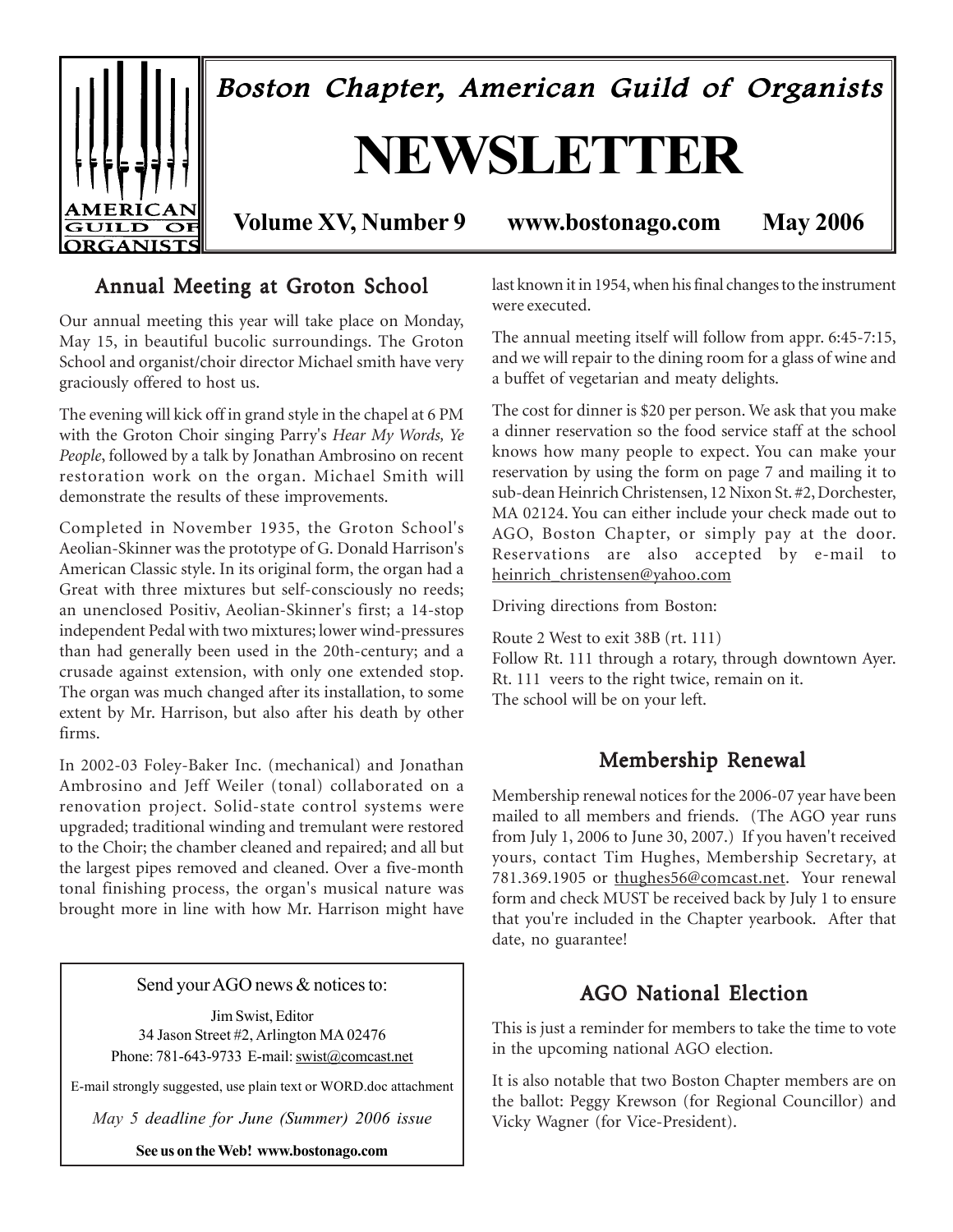# Dean's Message

A quick glance at the minutes from the March Executive Committee meeting brought about these thoughts. Although there were not a lot of committee reports at that meeting, each report said volumes about what we as a chapter are about. We had a report from the Young Organists Initiative, a committee that has been finding young players for more than a decade. Their efforts have been so successful that one of the first scholars of that program now serves on the Executive Committee. News arrived from the Organ Advisory Committee about a visit to the church of St. Thomas Aquinas in Jamaica Plain, home to one of the two surviving JP Hooks. This group is unique to the Boston Chapter, and their purpose is to help churches make sound decisions about their instruments. We were also kept up to date with the chapter broadcasts, another uniquely Bostonian institution that predates Pipedreams by decades. When the first candidate for Sub-Dean encountered some health setbacks, two more chapter members stepped forward to run; their names were added to the ballot as write-in candidates at that meeting. There are not too many chapters that can find so many skilled leaders on such short notice as we can! Then, as if that were not enough, by the end of the evening the committee looked at the possibility of hosting a regional convention and enthusiastically said YES.

There were other reports as well that evening, but this much is adequate to demonstrate just how much the Executive Committee does on your behalf. There are two ways that you can show your appreciation for all these efforts  $-$  and the first is to vote. Make sure you get your ballot back to our Registrar Joyce Painter Rice in time for your vote to be counted. The second way is to come to Annual Meeting this month. We will all give our reports for the year and share our plans for the future, and this discussion works best when we all participate in it. By the time of the Annual Meeting we will probably know the result of our bid to host a regional convention, and the more of us who take part in this the better the discussion will be.

I have been working with this fine team of dedicated professionals for nearly two years now, and my admiration for them continues to grow. Many thanks to all of you who have served so well!

-- Margaret

# **Executive Committee Meetings**

Monday evenings 7-9 pm, King's Chapel Parish House, 64 Beacon St. 5th floor, Boston. Charles or Park St. MBTA

June 5

Executive committee meetings are open to all Chapter members.

Newsletter of the Boston Chapter, American Guild of Organists Published 10 times a year, September-June. Distributed to members & associates of the Boston Chapter, AGO.

Mailed at standard mail rates from Boston MA. Boston Chapter/AGO c/o Timothy Hughes, Membership 20 Pleasant St, Medford MA 02155.

Copyright © 2006, Boston Chapter, American Guild of Organists

### *Boston Chapter, AGO Officers 2005-2006*

| Dean<br>phrygian@aol.com                                | Margaret Angelini<br>508-435-6167                 |
|---------------------------------------------------------|---------------------------------------------------|
| Sub-Dean<br>heinrich_christensen@yahoo.com 617-983-1990 | Heinrich Christensen                              |
| Treasurer<br>cdnk@juno.com                              | Carl Klein<br>781-274-8406                        |
| <b>Broadcasts</b><br>emsteinmetz@verizon.net            | Martin Steinmetz<br>781-235-9472                  |
| Chaplain                                                | The Rev'd Miriam Gelfer<br>617-244-3221           |
| Competitions<br>dgb137@mac.com                          | David Baker<br>617-266-0746                       |
| Examinations<br>glenngoda@aol.com                       | Glenn Goda<br>617-442-7079                        |
| Library<br>joseph.dyer@umb.edu                          | Joseph Dyer<br>$617 - 527 - 6403$                 |
| Membership Secretary<br>thughes $56$ @comcast.net       | Timothy Hughes<br>781-874-0538                    |
| Membership Committee<br>fredboston@msn.com              | Fredrick Guzasky<br>781-420-6880                  |
| Newsletter<br>swist@comcast.net                         | Jim Swist<br>781-643-9733                         |
| Organ Advisory<br>smhill42ne@earthlink.net              | Richard Hill<br>508-238-6081                      |
| Placement<br>rmgabler@aol.com                           | Rose Mary Gabler<br>781-862-6322                  |
| Professional Development<br>cthigbe@aol.com             | Charlene Higbe<br>617-497-0610                    |
| Recording Secretary<br>owenbar@juno.com                 | Barbara Owen<br>978-465-2068                      |
| Registrar<br>joyceorganist@aol.com                      | Joyce Painter Rice<br>978-465-1901                |
| <i>SPAC</i><br>emsteinmetz@verizon.net                  | Martin Steinmetz<br>781-235-9472                  |
| <i>Substitutes</i><br>andreapressmusic@aol.com          | David Owens<br>508-429-1725                       |
| YOI<br>cymswillie@aol.com                               | Mary Sue Willie<br>978-369-2363<br>John Dunn      |
| jdunnatbacs@hotmail.com                                 | 617-868-8658                                      |
| Auditors<br>orienthts@aol.com                           | Lawrence Kuipers<br>617-561-4746<br>Joshua Lawton |
| jlawton@wso.williams.edu                                | 617-926-1042                                      |
| Region I Councilor<br>toeppner4@charter.net             | Lois Toeppner<br>508-366-0509                     |
| District Convener                                       | Grant Moss<br>413-585-3181                        |
| Webmaster<br>marknelson@cbfisk.com                      | Mark Nelson<br>978-283-1909                       |
|                                                         |                                                   |

#### *Executive Committee*

*Fredrick Guzasky, Charlene Higbe, Lee Ridgway, Mary Sue Willie, Jonathan Ambrosino, Brian Jones, Joan Reddy, Sally Slade Warner, Stephanie Budwey, Cheryl Duerr, Douglas Major, Andrew Shenton*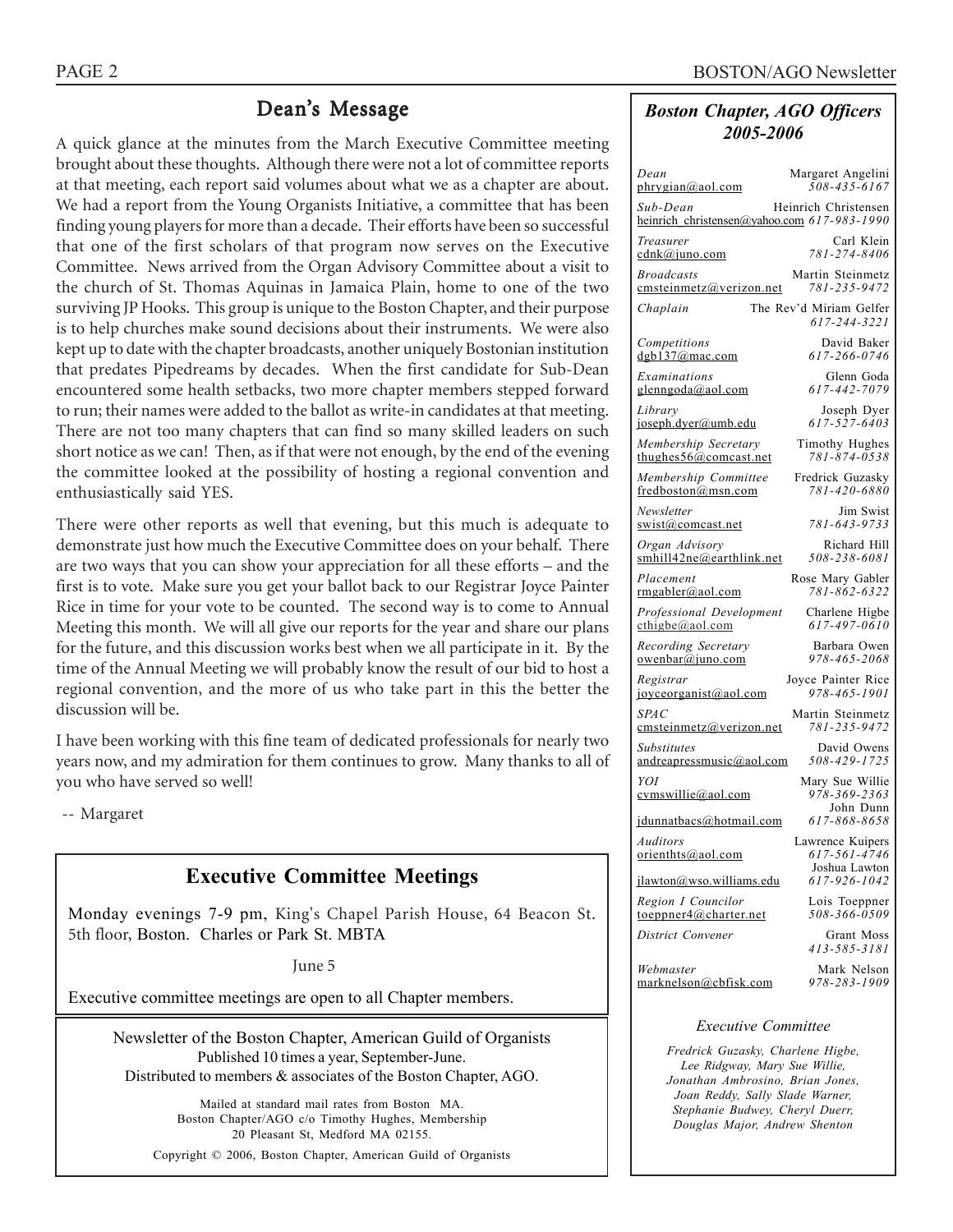# Boyer Workshop a Big Success

Eliot Church in Newton Corner was rocking Friday, March 31, as Horace Boyer brought a Ray Charles sound to hundreds who turned out for his workshop on African American spiritual music.

The event was co-sponsored by the Boston Chapter, Eliot Church of Newton, and Myrtle Baptist Church of West Newton, and drew an audience from throughout the Boston area. Subdean Heinrich Christensen helped introduce Boyer's workshop "Lay My Burden Down: Singing the African American Sacred Tradition."

Boyer, a UMASS Amherst professor emeritus, author and professional gospel singer, played piano and led the singing of hymns that told the story of gospel music from its earliest roots in slavery and "sorrow songs" to his own interactions with the composers of more recent favorites. For example, he said while playing Doris Akers' 1962 hymn "Sweet, Sweet Spirit" that when he and others assembled at a gathering at the Smithsonian in1993 heard Akers rendition, "We said, 'Doris is playing that wrong.'" Akers explained that she had felt rushed to publication and she actually sang it as Boyer demonstrated.

"That man was wonderful--I could listen to him forever," said Jane Merrill of Newton.

Boyer began the evening by leading the Eliot Church Choir in singing his own composition, "It's My Desire" which has become one of the group's favorite pieces. He lectured on the influence of the hymn "Lift Every Voice and Sing," composed in 1899 by brothers James Weldon Johnson and John Rosamond Johnson for a Republican Party Lincoln Day Celebration in Florida, and which later became known as "The Negro National Anthem." This hymn has no syncopation, no hint of blues, or jazz, but reaches beyond musical forms to touch the heart," he said. "Imagine my surprise, on learning in the fourth grade that there was another national anthem that begins, 'Oh say, can you see.'"

Boyer offered numerous insights into the formation of spiritual music and its role in the lives of African Americans, beginning with slaves who sang the words "Let my people go," with more than Moses' flight from Egypt on their minds.

Brunhilde Engelhardt, Music Director at Eliot, who organized the program in the church's Joyful Noise Cafe series, said she hopes to bring Boyer back, possibly in a concert format.

# Youth pro Musica Auditions

Youth pro Musica, the Greater Boston Children's Chorus announces auditions for boys and girls in grades 3-12 for openings in each of its five divisions:

- Training Chorus rehearsals on Monday evenings, 5:30-6:30 Boys and Girls, grades 3 and up
- Repertory Chorus rehearsals on Monday evenings, 6:00-7:30 Girls, grades 3-8
- Boys' Chorus rehearsals on Tuesday evenings, 6:00-7:30 Boys, grade 3 to voice change
- \* High School Chorale rehearsals on Monday evenings, 7:45-9:00 Girls, grades 9-12
- \* Young Men's Chorus rehearsals on Tuesday evenings, 7:45-9:00 Boys, changed voice through grade 12

If you or someone you know would like to audition, please contact YpM's Artistic Director Peter Krasinski at 617- 666-6087 or e-mail auditions@youthpromusica.org to set up an appointment for one of the dates below:

 Monday, May 22 & Tuesday, May 23 6 to 9 pm Monday, June 5 & Tuesday, June 6 6 to 9 pm Monday, June 12 & Tuesday, June 13 6 to 9 pm

Alternate dates/times are available upon request. Auditions are with YpM's Artistic Director Peter Krasinski and last approximately 15 minutes. Singers will be asked to sing a song of their choice. All auditions will be held at the First Unitarian Society of Newton, 1326 Washington Street in West Newton, MA. For directions and further information, visit YpM online at www.youthpromusica.org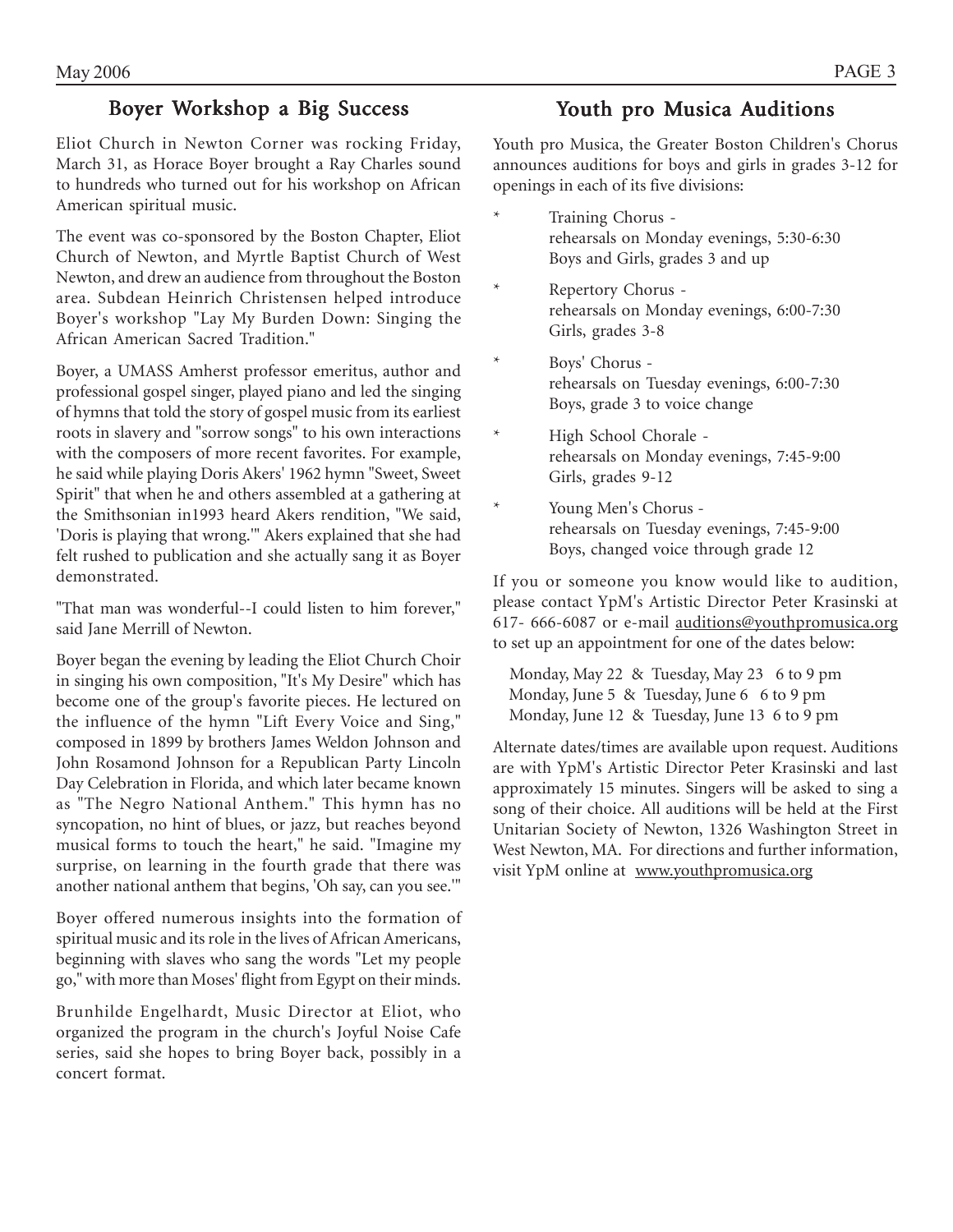# **BOSTON/AGO CONCERT CALENDAR**

#### Tuesday, May 2 12:15 pm

Lucia Song, violincello: Bach *Suite No 6.* King's Chapel, 58 Tremont St, Boston. 617-227-2155 Don \$3 h

#### Wednesday, May 3 12:15 pm

Lois Regestein, organ: "Sounds of Spring." Jesuit Urban Center, 775 Harrison Ave, Boston. Free 因

# Friday, May 5

#### 12:15 pm

Elaine Dykstra, organ. Trinity Church, Copley Sq, Boston. 617-536-0944 Donation **b** 

#### 7:30 pm

David & Permelia Sears, organ & piano; Rebecca Sears, violin; Roxann Nickerson, oboe: Faith & the Arts Festival. West Parish Church, Andover MA. 978-475-3528 Free 因

#### 8:00 pm

Mamiko Iwasaki, organ: Mendelssohn, Bach, Böhm, Scheidemann, Mizogami, Otaka. Old West Church, 131 Cambridge St, Boston. 617-739-1340 \$15/10 srs & OWOS/5 sts  $\sqrt{6}$ -\$5 for both recital & workshop

#### Saturday, May 6 10:00 am

Mamiko Iwasaki, workshop presenter: ìA Tale of Three Organs in Tokyo - Episodes from the 130-year musical history of St Margaret's School." Old West Church, 131 Cambridge St, Boston. 617-739-1340 \$15/10 srs &  $OWOS/5$  sts  $\boxed{5}$ -\$5 for both recital & workshop

#### Sunday, May 7 12:15 pm

William Ness, organ. Wesley United Methodist Church, 114 Main St, Worcester MA. 508-799-4191 Donation

#### 2:30 pm

Richard Hill, organ. Pilgrim Congregational Church, 45 Broadway, Taunton MA. 508-238-6081

#### 4:00 pm

Patrick Kabanda, organ: Bach, Beck, Mendelssohn, Willan, Kabanda, Reger, Weaver. Trinity Episcopal Church, 26 White St, Haverhill MA. 978-372-4244 Free 因

#### 5:00 pm

Columbiaís Musick: ìRevolution & Remembrance: Music & the Battles of Lexington, Concord & Bunker Hill." King's Chapel, 58 Tremont St, Boston.  $\Box$ 617-227-2155 Don \$12/8

#### 5:00 pm

Evensong & Benediction. St Michael's Church, 26 Pleasant St, Marblehead MA. 781-631-0657 Donation

#### Tuesday, May 9 12:15 pm

Shaun Ramsay, euphonium; Mary Sullivan, soprano; Heinrich Christensen, organ: Graham Gordon Ramsay *Suite for Euphonium & Organ* (world premiere); Elizabeth Austin *Showings.* King's Chapel, 58 Tremont St, Boston. 617-227-2155 Don \$3 因

# Friday, May 12

12:15 pm Jared Johnson, organ. Trinity Church, Copley Sq, Boston. 617-536-0944 Donation  $\Box$ 

#### 7:30 pm

Harry Kelton & Friends, organ & trumpets; Mary Hayes paintings. St Andrew's Episcopal Church, 79 Denton Rd, Wellesley MA. 781-235-7310 \$20/10/5 Season tickets \$170/70 srs

## Saturday, May 13

#### 5:00 pm

David Owens, organ: Buxtehude, Rheinberger, Leighton, Read, Willan, Owens. First Baptist Church, 819 Mass Ave, Arlington MA. 781-643-3024 Free 因

#### 5:15 pm

Brunhilde Engelhardt, organ; Rachel Smith, soprano; Armin Roth, trumpet: Handel, Purcell, Bach. St Stephenís Church, 401 Hanover St, Boston. 617-523-1230 \$5

#### 8:00 pm

Michael Collver, countertenor & cornetto; El Dorado Ensemble: Ortiz, Cabezon, Selma, Falconiero, Trabaci. Lindsay Chapel, First Church Congregational, Mason & Garden Sts, Cambridge. 617-776-0692 \$20/15

# Sunday, May 14 3:00 pm

Leo Abbott, organ: Mozart, Langlais, Widor, Reger. Cathedral of the Holy Cross, 1400 Washington St, Boston. Free 因

#### 4:00 pm

Youth pro Musica (Krasinski, *dir*; Bartolome, *asst cond*): ìMusic Alive!î American & English choral masterpieces. First Unitarian Society of Newton, 1326 Washington St, West Newton MA. 617-666-6087 \$10, under 18 Free

#### 5:00 pm

Mark Engelhardt, organ. St Michael's Church, 26 Pleasant St, Marblehead MA. 781-631-0657 \$10 Donation

#### 7:30 pm

Quincy Choral Society; Robert Honeysucker, baritone: Mendelssohn *Elijah.* Sacred Heart Church, Hancock St, North Quincy MA. 617-696-3941 \$15

#### Tuesday, May 16 10:30 am

Ray Cornils, organ: "Meet the King of Instruments" a youth concert for grades 4 thru 6. Merrill Auditorium at City Hall, 389 Congress St, Portland ME. 207-883-0311 Adv res req [5]

#### 12:15 pm

Katrina Wreede & David Feltner, violas: Wreede, Jobim, others. King's Chapel, 58 Tremont St, Boston. 617-227-2155 Don \$3 因

#### Friday, May 19

#### 12:15 pm Geoffrey Wieting, organ. Trinity Church, Copley Sq, Boston. 617-536-0944 Donation **b**

#### 7:30 pm

Ken Cowan, organ: Cape Cod & the Islands Chapter Celebrity Organ Recital. West Parish Meetinghouse West Barnstable MA. 508-540-8787

# Saturday, May 20

#### 10:00 am

Ken Cowan, organ: Cape Cod & the Islands Chapter Organ Masterclass. West Parish Meetinghouse West Barnstable MA. 508-540-8787

#### 8:00 pm

Musica Sacra: "Voices of the Village" Folk Songs from Around the World. First Church Congregational, 11 Garden St, Cambridge. 617-349-3400 \$40, 25, 20, 15 Group rates available  $\boxtimes$ 

#### Sunday, May 21 2:00 pm

Rodger Vine, piano: Bach, Rachmaninoff, Gershwin; Transcriptions by Earl Wild & Stephen Hough; Boston premieres by Wild, Hough, Brody, others. Reception follows. Chapel of Arlington St Church, Arlington & Boylston Sts, Boston. Donation  $\boxed{6}$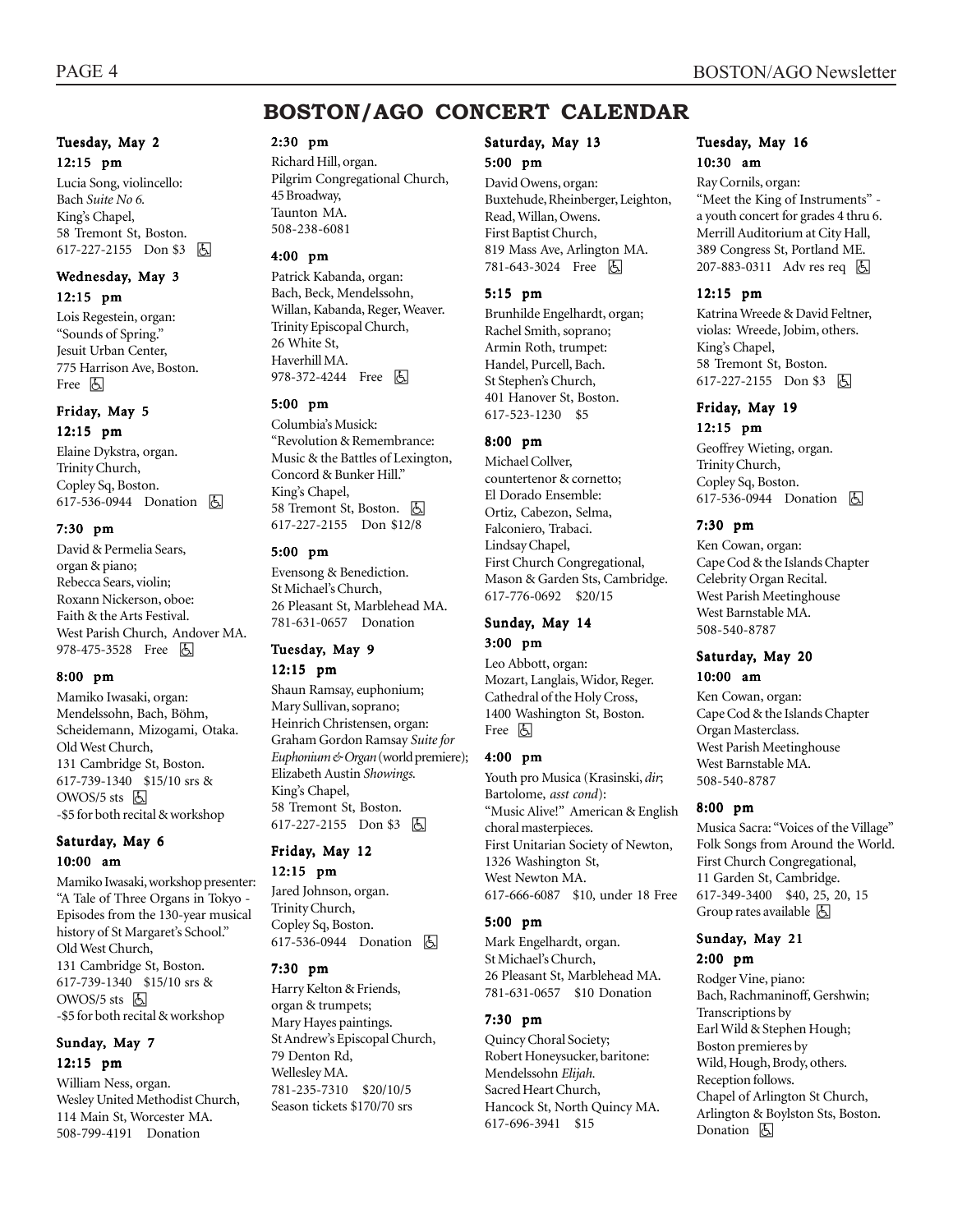#### 3:00 pm

G Fredrick Guzasky, organ. St Stephenís Church, 16 Highland Ave, Cohasset MA. 781-383-1083

#### Tuesday, May 23 12:15 pm

Daniel Ascadi, guitar: Albeniz, Berkeley, Mertz, Tarrega. King's Chapel, 58 Tremont St, Boston. 617-227-2155 x345 Don \$3 h

#### Thursday, May 25 6:30 pm

Choir of the Advent (Zadig, *cond;* Wood, *org*): Feast of the Ascension. Church of the Advent, 30 Brimmer St, Boston. 617-523-2377 Donation **A** 

#### Friday, May 26 12:15 pm

Gregory Peterson, organ. Trinity Church, Copley Sq, Boston. 617-536-0944 Donation **b** 

#### Sunday, May 28 3:00 pm

John Finney, organ. First Baptist Church, 848 Beacon St, Newton Centre MA. 617-244-2997 Don \$10 因

#### 4:00 pm

Choir of Men & Boys (Backhaus, *dir*): Choral Evensong for Ascension: Watson *Mag & Nunc in E,* Moore *Lift up your Heads.* Parish of All Saints, 209 Ashmont St, Dorchester MA. 617-436-3520 Free 因

#### Tuesday, May 30 12:15 pm

Lisa Lynch, soprano: Carola Emrich-Fischer, mezzo-soprano; Jason Sabol, tenor: Bach, Mozart, Sabol. King's Chapel, 58 Tremont St, Boston. 617-227-2155 Don \$3 h

#### Friday, June 2 12:15 pm

Douglas Major, organ. Trinity Church, Copley Sq, Boston. 617-536-0944 Donation **b** 

#### Sunday, June 4 12:15 pm

Donald Meineke, organ. Wesley United Methodist Church, 114 Main St, Worcester MA. 508-799-4191 Donation

#### Monday, June 5 8:00 pm

Peter Sykes, organ. Wellesley Congregational Church, 2 Central St, Wellesley MA.  $\Box$ 781-235-1988 x11 Donation \$10

#### Tuesday, June 6

7:30 pm

Barbara Owen & Richard Hill, organ: A Celebration of a Restoration. Old Whaling Church, Edgartown MA. Reception follows. 508-645-3458 Tax-ded donation: \$12/8, Free middle school & under, Family max  $$25$   $\Box$ 

#### Friday, June 9

#### 12:15 pm

Scott Lamlein, organ. Trinity Church, Copley Sq, Boston. 617-536-0944 Donation **b** 

#### 8:00 pm

Choir of the Advent (Ho, Wood, *conds*): Choral Concert: non Papa. Church of the Advent, 30 Brimmer St, Boston. 617-523-2377 Donation \$10/5 **b** 

#### Monday, June 12

8:00 pm Barbara Bruns, organ.

Wellesley Congregational Church, 2 Central St, Wellesley MA. [5] 781-235-1988 x11 Donation \$10

#### 6:30 pm

Choir of the Advent (Ho, *cond*; Wood, *org*): Feast of Corpus Christi: Manchicourt, Lassus, Philips. Church of the Advent, 30 Brimmer St, Boston. 617-523-2377 Donation **b** 

# Tuesday, June 13

## 7:30 pm

Ray Cornils, organ; Kotzschmar Festival Brass. Merrill Auditorium at City Hall, 389 Congress St, Portland ME. 207-883-9525 Donation \$10 因

#### Monday, June 19 8:00 pm

David Carrier, organ. Wellesley Congregational Church, 2 Central St, Wellesley MA. **b** 781-235-1988 x11 Donation \$10

#### Tuesday, June 20 7:30 pm

Felix Hell, organ; Merrill Auditorium at City Hall, 389 Congress St, Portland ME. 207-883-9525 Donation \$10 因

#### Sunday, June 25 3:00 pm

Sean Redrow, organ. First Baptist Church in Newton, 848 Beacon St, Newton Centre MA. 617-244-2997 Donation \$10 | A

#### Monday, June 26 8:00 pm

Brian Jones, organ. Wellesley Congregational Church, 2 Central St, Wellesley MA. [5] 781-235-1988 x11 Donation \$10

## **NEXT DEADLINE:**

#### **May 5 for June 2006 issue**

Please send all news and notes to:

Jim Swist, 34 Jason Street #2 Arlington MA 02476 Send via e-mail to swist@comcast.net

Calendar notices must be submitted either by e-mail or IN WRITING (please no phone calls). Include: day, date, time, brief description of program, location, address, phone number, price (or donation/free), and whether handicap-accessible.

Listings for each month are due by the first business day of the prior month. We will include all listings for the month of issue plus as many for the following month as space allows.

#### **The McClosky Institute of Voice - Summer 2006 Workshops - 24th Year**

**MCCLOSKY INSTITUTE OF VOICE**<br>For more information, visit www.mcclosky.org, ENHANCEMENT OF THE **HEALTHY** VOICE, HELP FOR THE **TROUBLED** VOICE **WHERE SCIENCE MEETS ART:** An interactive, hands-on workshop where you will learn and experience effective techniques to maintain and enhance healthy voices and benefit troubled voices. **Voice teachers, singers, speech and language pathologists, music educators, and choral directors will learn more about:** • Biomechanics of voice - breath, vocal fold function, resonance • Recognizing voice problems - voice quality, tension, breathing • How to use these techniques in studios, clinics, classrooms and rehearsals • Kinesthetic awareness of your own voice **BOSTON, MA JULY 27-30 MARQUETTE MILWALIKEE MILWAUKEE, WI** *Graduate Available* or contact: Denise Naeve, **CMVT** at **or contact: Denise Prince 978-897-52 515-332-5408 or Jay Lane 978-897-5372**

**JUNE 22-25 FURMAN UNIVERSITY GREENVILLE, SC GREEN JULY 13-16 EMMANUEL ROSTON.** 

*Credit/ CEUs*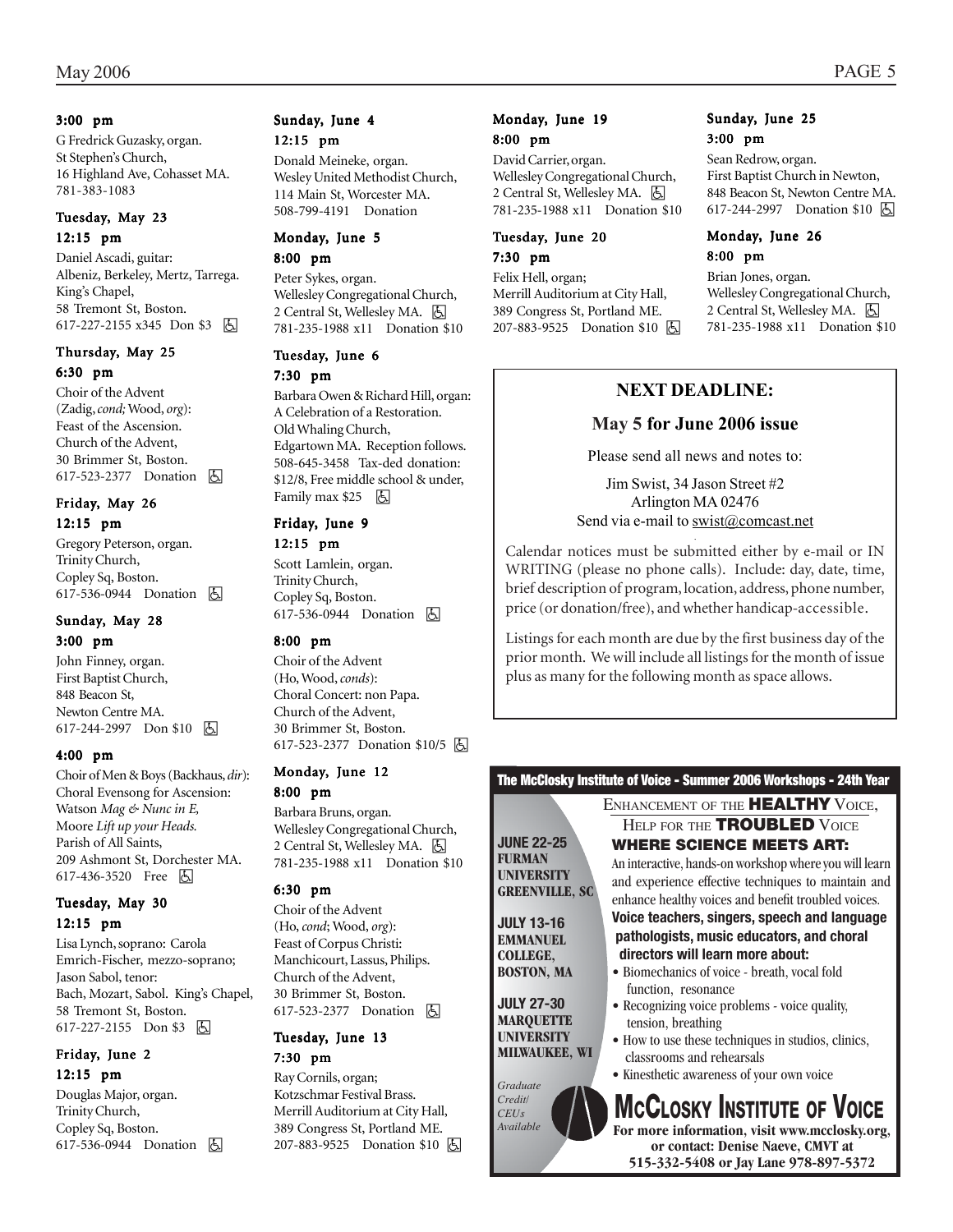| Name                                 | Phone               | E-mail                                       | From             | Denoms.       | Available Sundays? |
|--------------------------------------|---------------------|----------------------------------------------|------------------|---------------|--------------------|
| BLAKE, JR., ROBERT                   | 617.964.5454        | robhudba5302@aol.com                         | Newton           | ALL           | N <sub>0</sub>     |
| CEDRONE, MICHAEL                     | 781.444.7311        | mcedrone@post.harvard.edu Needham            |                  | ALL           | Yes                |
| DUGAS, NEIL                          | 617.661.2061        |                                              | Cambridge        | ALL           | Yes                |
| <b>FANTASIA, PHILIP</b>              | 508.359.4634        | pmfantasia@mindspring.comMedfield            |                  | ALL           | Yes                |
| <b>GABLER, ROSE MARY</b>             | 781.862.6322        | rmgabler@aol.com                             | Lexington        | RC            | Yes                |
| GODA, GLENN                          | $(h)$ 617.442.7079  | glenngoda@aol.com                            | Roxbury          | ALL           | No                 |
|                                      | $(w)$ 617.445.2600  |                                              |                  |               |                    |
| GRAY, ELISABETH (Buffy) 617.696.9575 |                     | butfygray@msn.com                            | Milton           | E             | Yes                |
| HUMPHREVILLE, ROBERT 617.864.0800    |                     | $r$ .hump@verizon.net                        | Cambridge        | ALL           | Yes                |
| <b>JAMES, STEPHEN</b>                | 508.881.7931        | sdjames77@alumni.amherst.edu Ashland         |                  | ALL           | after July 1       |
| <b>JEROLD, BEVERLY</b>               | $(h)$ 617.739.1751  | bvjerold@aol.com                             | <b>Boston</b>    | ALL           | Yes                |
|                                      | $(m)$ 617.240.2815  |                                              |                  |               |                    |
| KWOK, ESTHER                         | 781.986.0263        | ewkwok@aol.com                               |                  | ALL           | No                 |
| LAMOUREUX, DANIEL                    | 617.232.1345        | dlamour@comcast.net                          | <b>Brookline</b> | ALL           | Yes                |
| LAWTON, JOSHUA                       | 617.926.1042        |                                              | Watertown        | E, P, RC      | Yes                |
| NOBLE, ROBERT                        | 781.648.5618        | $robert.noble @ pioneerinvest.com$ Arlington |                  | ALL           | Yes                |
| OLBASH. MICHAEL J.                   | 617.275.8129        | olbash@post.harvard.edu                      | Boston/R.I.      | ALL           | After 11.00 a.m.   |
| PATCHEL, STEVEN                      | 617.697.5123        | SteveP7@aol.com                              | Boston           | ALL           | No                 |
| <b>REGESTEIN, LOIS</b>               | 617.739.1340        | lois.r@att.net                               | <b>Brookline</b> | ALL           | wkdays after Sept. |
| RUPERT, MARY JANE                    | 617.864.2271        |                                              | Cambridge        | ALL           | Yes                |
| SANTINI, BRANDON                     | 781.331.0930        | pesantini@aol.com                            | Weymouth         | ALL (pref RC) | Yes                |
| SHENTON, ANDREW                      | 617.327.4604        | shenton@bu.edu                               | <b>Boston</b>    | ALL           | N <sub>0</sub>     |
| TOEPPNER, LOIS Z.                    | (h) $508.366.0509$  | toeppner4@charter.net                        | Sudbury/         | ALL           | N <sub>0</sub>     |
|                                      | $(m)$ 978.376.4036  |                                              | Westborough      |               |                    |
| WARNER, SALLY SLADE                  | (h) 978.475.2599    | sswarner@andover.edu                         |                  | ALL           | Yes                |
|                                      | $(w)$ 978.749.4264  |                                              |                  |               |                    |
|                                      | $(fx)$ 978.749.4265 |                                              |                  |               |                    |
|                                      |                     |                                              |                  |               |                    |

# AGO Boston Chapter Substitute List

The Boston AGO chapter maintains a list of members willing to serve as substitutes. Listings are provided as information only, and negotiating parties are responsible for matching requirements and skills. We encourage you, in engaging individuals from this list, to consider the intersection of the broad spectrum of liturgical needs among houses of worship and the wide variety of abilities and background found in substitute organists. This and other pieces of substitute information are viewable on the local American Guild of Organists web site: www.bostonago.com. Further assistance, if needed, is available from the Boston chapter's substitute list co-ordinator, David Owens (508.429.1725 / andreapressmusic@aol.com.)

# **Broadcast Schedule May 2006 WCRB (102.5 fm) Sundays 7:00am -7:25am** CELEBRATING 47 YEARS OF BROADCASTING ON WCRB

Martin Steinmetz, Executive Producer and Technical Director

| <b>Broadcast</b> | Performer            | Location                                                  | <b>Music</b>                             |
|------------------|----------------------|-----------------------------------------------------------|------------------------------------------|
| Date             |                      |                                                           |                                          |
| May 7            | James David Christie | St. Andrew's<br>Grand Dialogue, Marchand; Scherzo, Alain; |                                          |
|                  |                      | Episcopal, Wellesley                                      | Sortie in B-flat, Ropartz                |
| May 14           | Peter Sykes          | Prelude & Fugue, Saint-Saens; Prelude,<br>Immaculate      |                                          |
|                  |                      | Conception, Boston                                        | Allegro, Gigout; Pastorale, Rheinberger; |
| May $21$         | James David Christie | Preludium in G, Bach; Elegie, Christie;<br>St. Andrew's   |                                          |
|                  |                      | Episcopal, Wellesley                                      | Finale from Sonata No. 1, Guilmant       |
| May 28           | John Scott           | All Saints, Ashmont                                       | Chorale-Prelude, Bach; Scherzo, Vierne;  |
|                  |                      |                                                           | Fantasia & Fugue on BACH, Liszt          |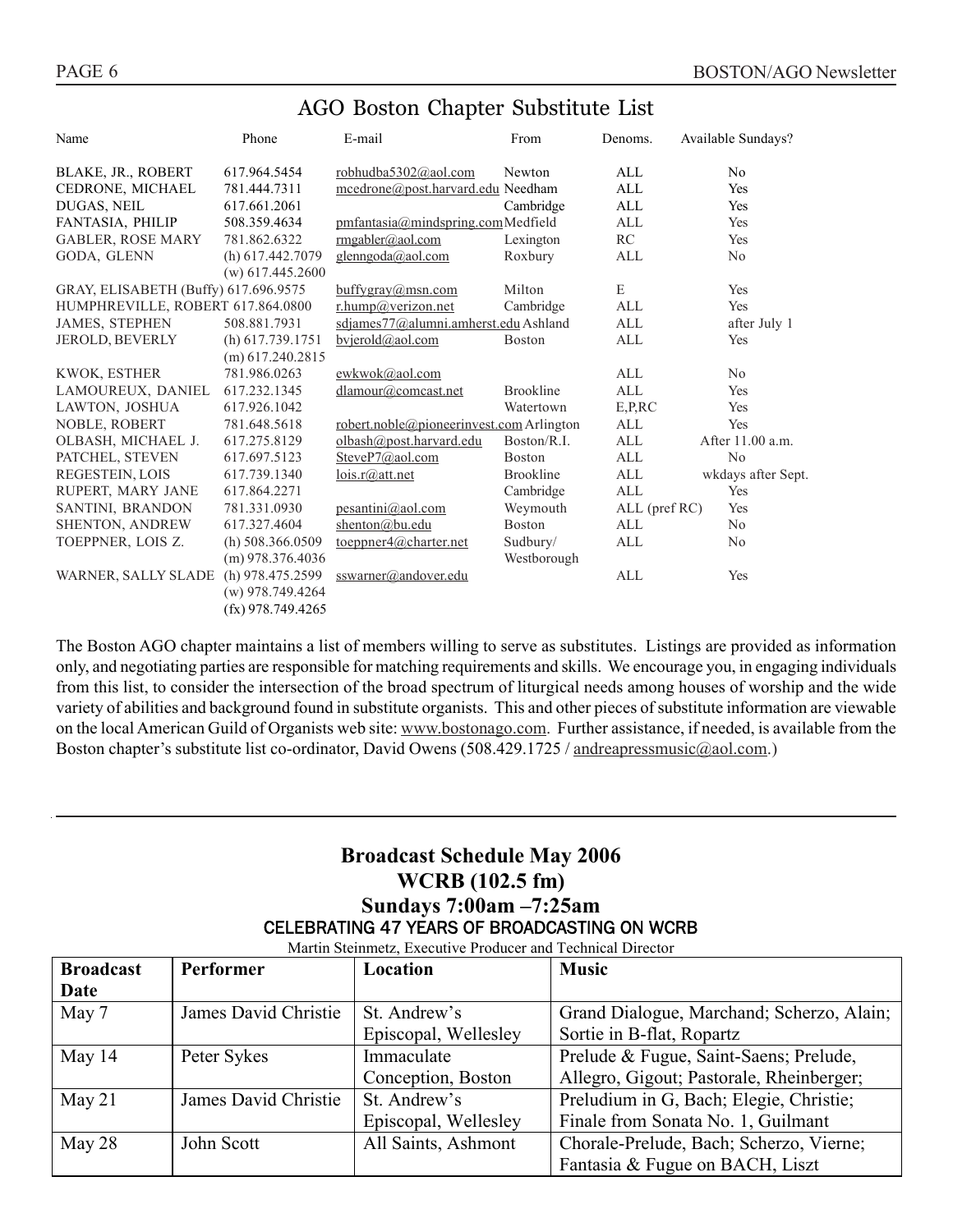# **Placement May, 2006**

The date in brackets following a church's name shows when the church first requested a listing. \*Indicates church is considering work The date in on or replacement of their organ**; #** indicates an interim position. Salary and Rating are based on income paid by the church. Additional comp is estimated on additional services such as funerals and weddings.

| Denomination Rating Location |                     |                 | Name of Church                             | Organ             | Salary        | Est. Additional Comp |
|------------------------------|---------------------|-----------------|--------------------------------------------|-------------------|---------------|----------------------|
| Congregational               | C<br>Manchester, NH |                 | Brookside Congregational Church NEW        | Austin            | 20000-22000   | 8fun.                |
|                              |                     |                 |                                            |                   |               | 12wed                |
|                              | NR.                 | Needham, MA     | Congregational Church of Needham           | Casavant          | NA            | 1,800                |
|                              |                     |                 | <b>NEW</b>                                 |                   |               |                      |
|                              | A                   | Andover, MA     | South Church in Andover (UCC) [4/06]       | Bozeman           | 28500-52000   | 10fun,               |
|                              |                     |                 |                                            |                   |               | 10wed                |
|                              | B                   | Waltham, MA     | First Congregational Church [2/06]         | Rodgers           | 15,000-16,000 | $4$ fun.             |
|                              |                     |                 |                                            |                   |               | 4wed                 |
| Presbyterian                 | Ċ                   | Lowell, MA      | Eliot Presbyterian Church NEW              | Austin            | 9,500         | 500                  |
| Roman                        | C                   | Charleston, MA  | St. Mary's Parish $[11/05]$                | Woodberry /Harris | 20,000        | 10,000               |
| Catholic                     |                     |                 |                                            |                   |               |                      |
|                              | Ċ                   | Marlborough, MA | Immaculate Conception Parish [11/05]       | Rodgers           | 20,000        | 13,125               |
| Unitarian/Univ.              | A                   | Norwell, MA     | First Parish Unitarian Universalist [4/06] | Hook              | 17.900        | 675                  |

#### **ORGANIST/CHOIR DIRECTOR**

#### **ORGANIST ONLY**

| Christian Scientist |    | Framingham      | First Church of Christ, Scientist [4/06] | Allen           | 5.300         | NA.  |
|---------------------|----|-----------------|------------------------------------------|-----------------|---------------|------|
| Congregational      |    | Sharon          | Furst Congregational Church [4/06]       | Robert Roach    | 10.200        | 3000 |
| Congregational      | DΙ | Hingham         | Hingham Congregational Church [3/06]     | Lahaise/Rodgers | 11.000-14.000 | 3000 |
| Roman Catholic      | D. | Lexington       | Sacred Heart Parish [3/06]               | Rodgers         | 10,000-15,000 | 1875 |
|                     |    | <b>Brockton</b> | St. Edith Stein Parish [11/05]           | Moeller         | 17.000-20.000 | NA   |

#### **DIRECTOR ONLY - none**

Please note: This list is as accurate as possible as of April 5, 2006; notices for job openings received after this date will be included in the next newsletter. It is possible that some churches on this list have filled their positions but have not notified placement.

A = excellent salary for job expectations; B = good salary; C = average salary; D = low salary; E = very low salary; NR = not rated.

POSITIONS FILLED - Calvary Baptist. Providence, RI

**LISTING YOUR CHURCH ON THIS PAGE** Contact Rose Mary Gabler at rmgabler@aol.com or 781-862-6322.

| <b>BAGO Annual Meeting Dinner Reservation</b>                                                                                                                                                                                           |  |  |  |  |
|-----------------------------------------------------------------------------------------------------------------------------------------------------------------------------------------------------------------------------------------|--|--|--|--|
| Buffet dinner for _______ @ \$20 each = \$________<br>Name                                                                                                                                                                              |  |  |  |  |
| Address ____                                                                                                                                                                                                                            |  |  |  |  |
| Phone                                                                                                                                                                                                                                   |  |  |  |  |
| Please include check made out to AGO, Boston Chapter. Mail your reservation by May 10 to Heinrich Christensen, 1<br>12 Nixon Street #2. Dorchester, MA 02124. Reservations can also be made by e-mail to heinrich christensen@yahoo.com |  |  |  |  |